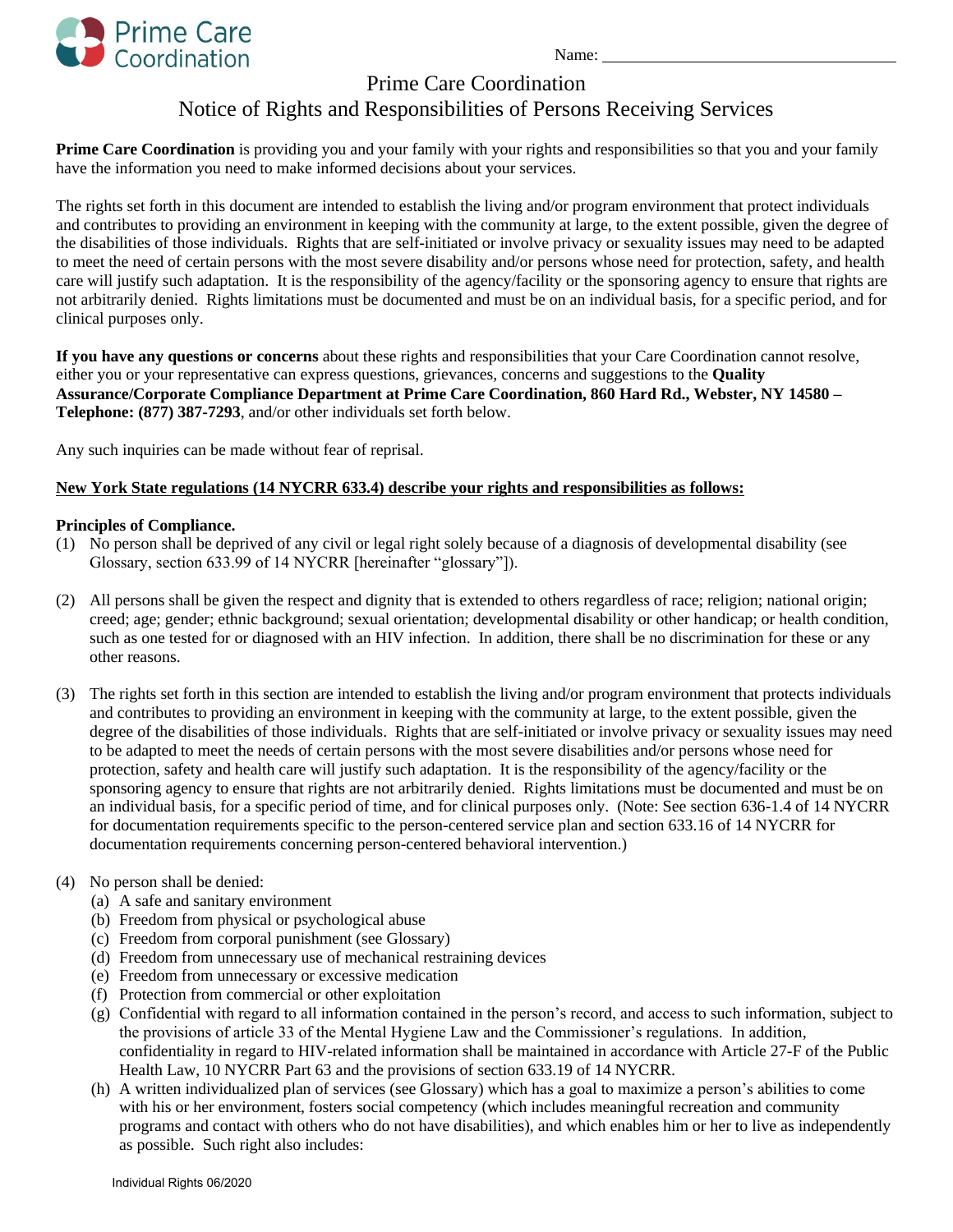

- (i) The opportunity to participate in the development and modification of an individualized plan of services, unless constrained by the person's ability to do so
- (ii) The opportunity to object to any provision within an individualized play of services, and the opportunity to appeal any decision with which the person disagrees, made in relation to his or her objection to the plan; and
- (iii) The provision for meaningful and productive activities within the person's capacity although some risk may be involved, and which take into account his or her interests
- (i) Services, including assistance and guidance, from staff who are trained to administer services adequately, skillfully, safely and humanely, with full respect for the individual's dignity and personal integrity.
- (j) Appropriate and humane health care and the opportunity, to the extent possible, to have input either personally or through parent(s) or guardian(s), or correspondence to participate in the choice of physician and dentist; or the opportunity to obtain a second medical opinion
- (k) Access to clinically sound instructions on the topic of sexuality and family planning services and information about the existence of these services, including access to medication or devices to regulate conception, when clinically indicated. This right includes:
	- (i) Freedom to express sexuality as limited by one's consensual ability to do so, provided such expressions do not infringe on the rights of others
	- (ii) The right to make decisions regarding conception and pregnancy pursuant to the mandates of applicable State and Federal Law.
	- (iii) The right of facilities to reasonably limit the expression of sexuality, including time and location thereof, in accordance with a plan for effective facility management
- (l) Observance and participation in the religion of his or her choice, through the means of his or her choice, including the right of choice not to participate
- (m) The opportunity to register and vote and the opportunity to participate in activities that educate him or her in civic responsibilities.
- (n) Freedom from discrimination, abuse or any adverse action based on his or her status as one who is the subject of an HIV-related test or who has been diagnosed as having HIV infection, AIDS or HIV-related illness
- (o) The receipt of information on or prior to admission, regarding the supplies and services that the facility will provide or for which additional charges will be made, and timely notification of any changes thereafter
- (p) The use of his or her person money and property, including regular notice of his or her financial status and the provision of assistance in the use of his or her resources, as appropriate
- (q) A balanced and nutritious diet. This right shall provide that:
	- (i) Meals are served at appropriate times and in as normal as manner as possible; and
	- (ii) Altering the composition of timing of regularly served meals for disciplinary or punishment purposes; for the convenience of staff, or for behavioral modification shall be prohibited.
- (r) Individually owned clothing which fits properly, is maintained properly, and is appropriate forage, season and activity; and the opportunity to be involved in the selection of that clothing
- (s) Adequate, individually owned, groomed and person hygiene supplies
- (t) A reasonable degree of privacy in sleeping, bathing and toileting areas
- (u) A reasonable amount of safe, individual, accessible storage space for clothing and other personal belongings used on a day-to-day basis
- (v) The opportunity to request an alternative residential setting, whether a new residence or change of room, and involvement in the decisions regarding such changes
- (w) The opportunity, either personally or through parent(s), guardian(s) or correspondent (see Glossary), to express without fear of reprisal grievances, concerns and suggestions to the Chief Executive Officer of the facility; the Commissioner of the Office for People With Developmental Disabilities (OPWDD); the Justice Center (see Glossary) for the Protection of People with Special Needs; for people in Developmental centers, and in the community on conditional release from a developmental center, the Mental Hygiene Legal Service and the Board of Visitors; and for people in developmental centers, the ombudsman
- (x) The opportunity to receive visitors at reasonable times; to have privacy when visited, provided such visits avoid infringement on the rights of others, and to communicate freely with anyone within or outside the facility; or
- (y) The opportunity to make, or have made on his or her behalf, an informed decision regarding Cardiopulmonary Resuscitation (see Glossary), in accordance with the provisions of Article 29-B of the Public Health Law, and any other applicable law or regulation. Each Developmental Center (see Glossary) shall adopt policies/procedures to actualize this right.
- (z) The opportunity, if the person is residing in an OPWDD operated or certified facility, to create a Health Care Proxy (see Glossary) in accordance with 14 NYCRR 633.20.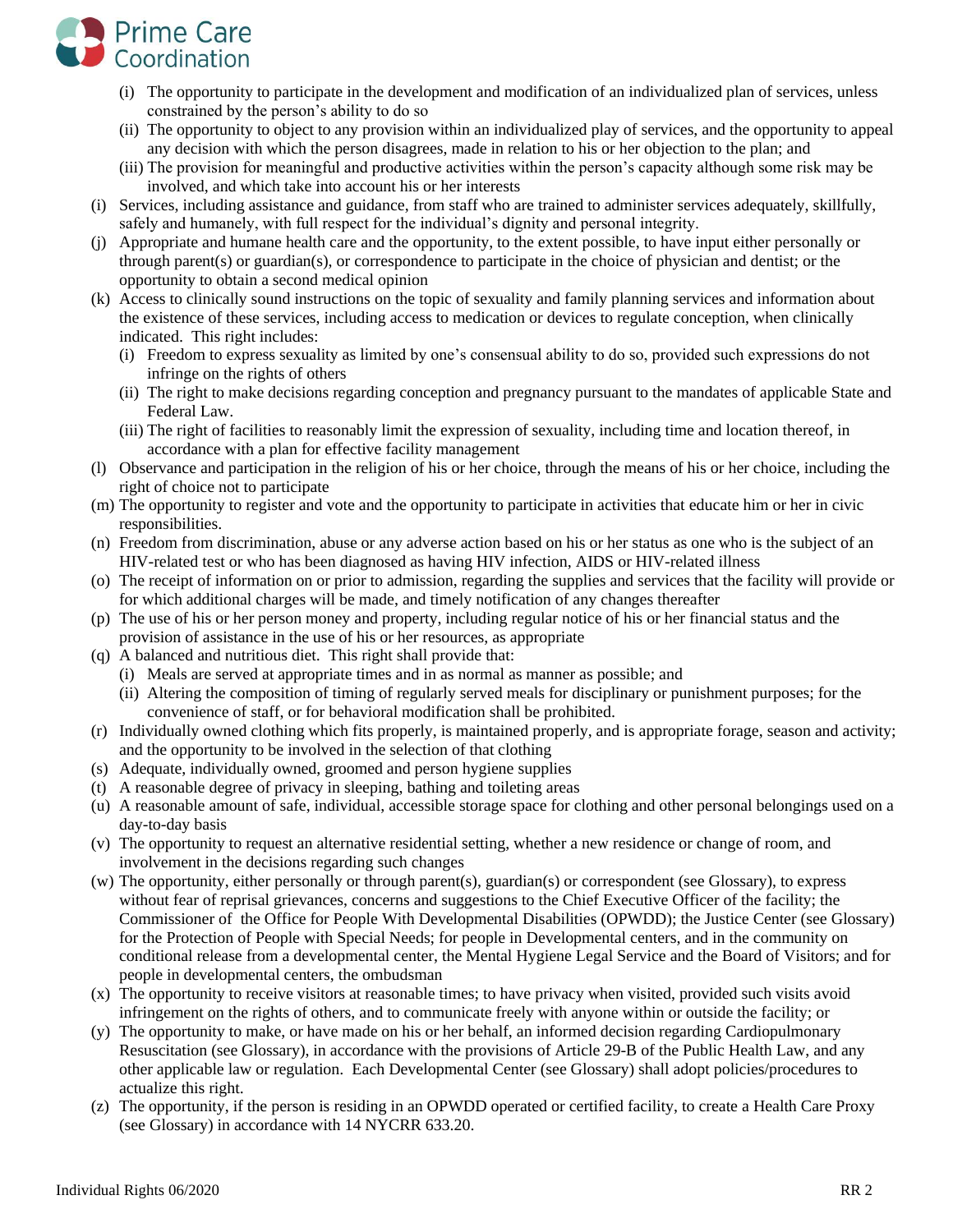

- (5) Implementation of many of the above rights entails inherited risks. To the extent reasonable, foreseeable and appropriate under the circumstances, such risks shall be described to individuals and/or their parent(s), guardian(s) or correspondents. However, these individuals assume responsibility for those risks associated with participation in normal activities, to the extent the person's abilities permit such participation.
- (6) Staff, volunteers, and family care providers shall be advised of the previously listed rights.
- (7) None of the foregoing rights shall be limited for the convenience of staff, as a threat, as a means of retribution, for disciplinary purposes or as a substitute for treatment or supervision.
- (8) Each person, and his or her parent(s), guardian(s) or correspondent, prior to or upon admission to a facility and subsequent to any changes that occur thereafter, shall be notified of his or her rights at the facility and rules governing conduct, unless the person is a capable adult who objects to such notification to a parent or correspondence. Such information shall be conveyed in the person's and/or the parent's, guardian's or correspondent's primary language if necessary, to facilitate comprehension. There shall be agency/facility or sponsoring agency policies/procedures to implement this process as well as the process whereby individuals can be made aware of and understand, to the extent possible, the rights to which they are entitled, how such rights may be exercised and the obligations incurred upon admission to and participation in the programs offered by the facility. (Note: Also see paragraph [b][4] of this section.)
- (9) An individual or his or her parent(s), guardian(s) or correspondent may object to the application, adaptation or denial of any of the previously stated rights made on his or her behalf in accordance with section 633.12 of 14 NYCRR.
- (10) Pursuant of Section 33.16 of the Mental Hygiene Law, and subject to the limitations contained therein, a person (see Glossary, subdivision [bw]), or other qualified party (see Glossary, subdivision [bs]), may make a written request for access to the person's clinical record.
	- (a) If the facility denies such access in whole or in part, it shall notify the requestor of his or her right to obtain, without cost, a review of the denial by the OPWDD Clinical Record Access Review Committee.
	- (b) The Clinical Record Access Review Committee shall consist of an OPWDD Attorney, an OPWDD Practitioner, and a representative of the voluntary agency provider community. The Chairperson shall be the OPWDD Attorney and requests the review of denial of access shall be address to the Office of Counsel for OPWDD.
	- (c) The Clinical Record Access Review Committee shall conduct its deliberations and reach its determinations in accordance with Section 33.16 of the Mental Hygiene Law. If the committee uploads the facility's decision to deny access to the clinical record, in whole or in part, the Chairperson shall notify the requestor of his or her right to seek judicial review of the facility's determination pursuant to Section 33.16 of the Mental Hygiene Law.
- (11) An agency/residential facility, and the sponsoring agency of a family care home, shall:
	- (a) Help ensure that each adult person who formulates a Health Care Proxy while residing at a facility does so voluntarily and without duress; and
	- (b) If provided with a person's duly executed Health Care Proxy, ensure that the Health Care Proxy or a copy thereof, becomes part of the medical portion of the person's clinical record; and
	- (c) If, for any reason, is of the opinion or has brought to its attention, that there is reason to believe that a person did not understand the nature and consequences of Health Care Proxy and/or did not execute a Health Care Proxy willingly and free from duress, bring this to the attention of the Mental Hygiene Legal Service (MHLS); or take action as set forth in Section 633.20(a) (21) and (22) of 14 NYCRR.
- $(12)$  There shall be a means to advise individuals and/or their parent(s), guardian(s), or correspondents, on admission and as changes occur, of the availability of the following parties to receive complaints and concerns, with current addresses and telephone numbers:
	- (a) The Director of the DDRO
	- (b) The Commissioner of OPWDD
	- (c) The Justice Center for the Protection of People with Special Needs (see Glossary)
	- (d) The Mental Hygiene Legal Service (see Glossary), for developmental center residents and persons in the community on conditional release from developmental centers only
	- (e) The Board of Visitors, for developmental center residents and persons in the community on conditional release from developmental centers only
	- (f) The Commissioner or the Justice Center may be contacted at the following locations: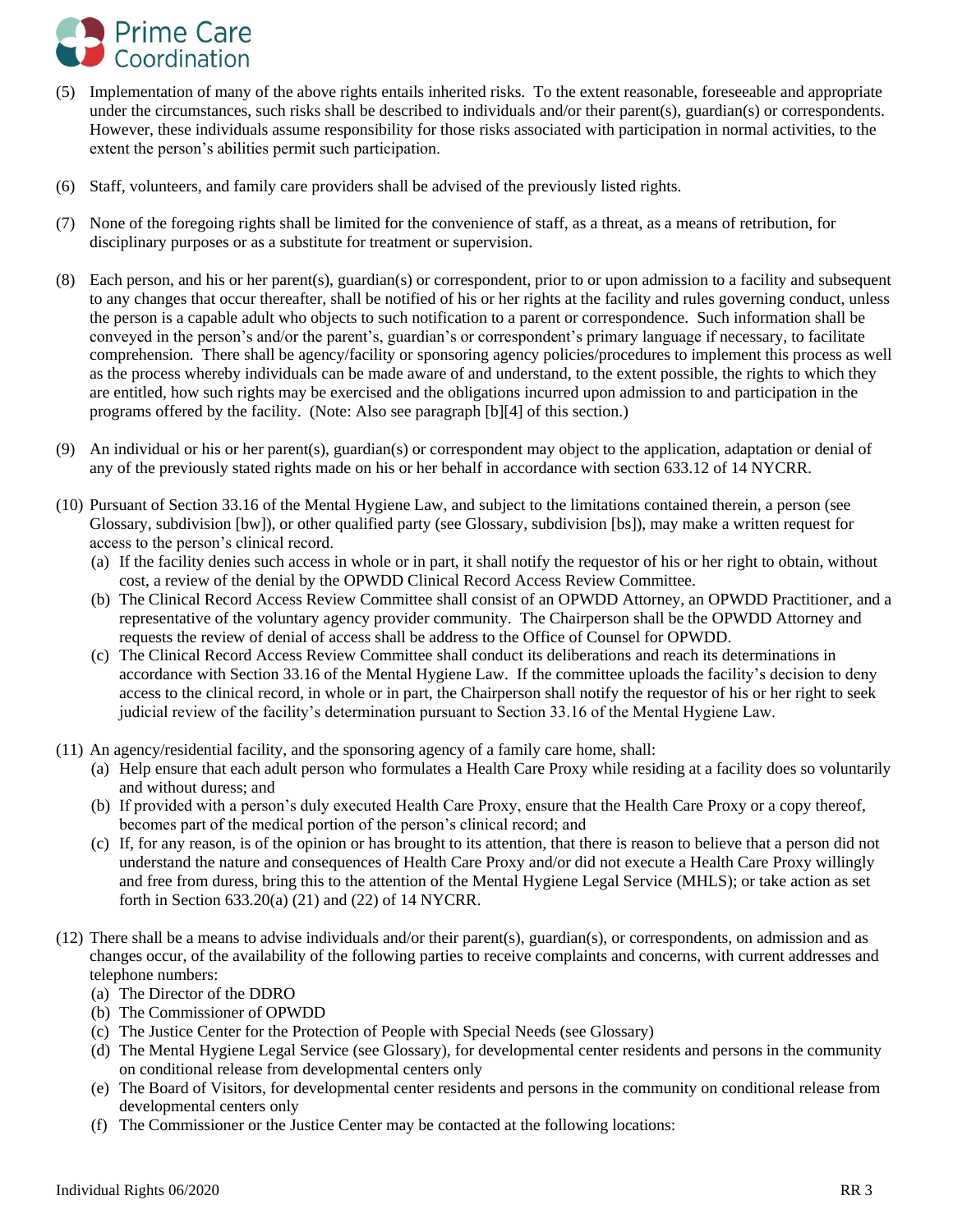

Commissioner Office for People with Developmental Disabilities 44 Holland Ave., Albany, NY 12229 (518) 473-1997

Justice Center for the Protection of People with Special Needs 161 Delaware Ave., Delmar, NY 12054 (518) 549-0200

- (13) For those persons admitted to a facility prior to the implementation date of 14 NYCRR Part 633, the facility shall ensure that such required information is shared with the person and/or parent(s), guardian(s) or correspondence within a reasonable time frame, if the facility has not already done so.
- (14) In developmental centers, a statement summarizing the rights, duties, and requirements regarding Cardiopulmonary Resuscitation is to be posted in a public place.
- (15) Meeting the communication needs of non-English speaking persons seeing or receiving services
	- (a) Section 13.09(e) of the Mental Hygiene Law requires the Commissioner to promulgate regulations to address the communications needed for non-English speaking individuals seeking or receiving services in facilities operated, certified or funded by the Office for People With Developmental Disabilities (OPWDD). For the purposes of this paragraph, non-English speaking refers to persons who do not speak English well enough to be reasonably understood, persons who are deaf or hard-of-hearing, and persons without speech capacity who uses alternative means of communication.
		- (i) No facility shall deny care and treatment to, or otherwise discriminate against, persons who are non-English speaking
		- (ii) Each facility shall facilitate access to services by persons who are non-English speaking when such persons seek, or are referred for services, and when such persons are in actual receipt of services.
		- (iii) In addressing the communication needs of persons who are non-English speaking, each facility shall take reasonable steps to ensure that:
			- (1) The overall quality and level of services are equal to that made available to all other persons or referrals
			- (2) Necessary steps are taken to provide information in appropriate languages
			- (3) Interpreters are provided in a timely manner when necessary for effective communication; and
			- (4) Parties serving as interpreters are sufficiently competent to ensure effective communication. Such interpreters may include, but are not limited to, facility staff community volunteers or contractors. In no event shall service recipients or their families be charged for the use of interpreter services.
		- (iv) The clinical record for persons who are non-English speaking, shall identify a significant related effect on such persons' functioning and treatment, and identify associated recommendations for treatment including any reasonable accommodations.
		- (v) The non-English speaking person's adult family member, significant other, correspondent, or advocate may serve as an interpreter for the person if he/she and his/her family member, signification other, correspondent, or advocate agree to the arrangement, the arrangement is deemed clinically appropriate, and the parties have been informed of the option of using an alternative interpreter identified by the provider. Providers shall not condition service delivery on the use of the family members or significant others as interpreters.
	- (b) Effective communication with non-English speaking persons shall be provided in accordance with Title VI of the Civil Rights Act of 1964 (42 USC 2000d). Said law is published by the West Publishing Company, St. Paul, Minnesota and is available for review at:

| Department of State            | Office for People with Developmental Disabilities |
|--------------------------------|---------------------------------------------------|
| Office of Information Services | Office of Counsel                                 |
| 41 State St., Albany, NY 12231 | 44 Holland Ave., Albany, NY 12229                 |

Any variation between this notice and 14 NYCRR 633.4 shall be controlled by the regulation. If you are a resident of an Intermediate Care Facility (ICF) as defined under Federal Regulations, you are entitled to additional rights pursuant to applicable Federal Regulations such as 42 CFR Part 483.10.